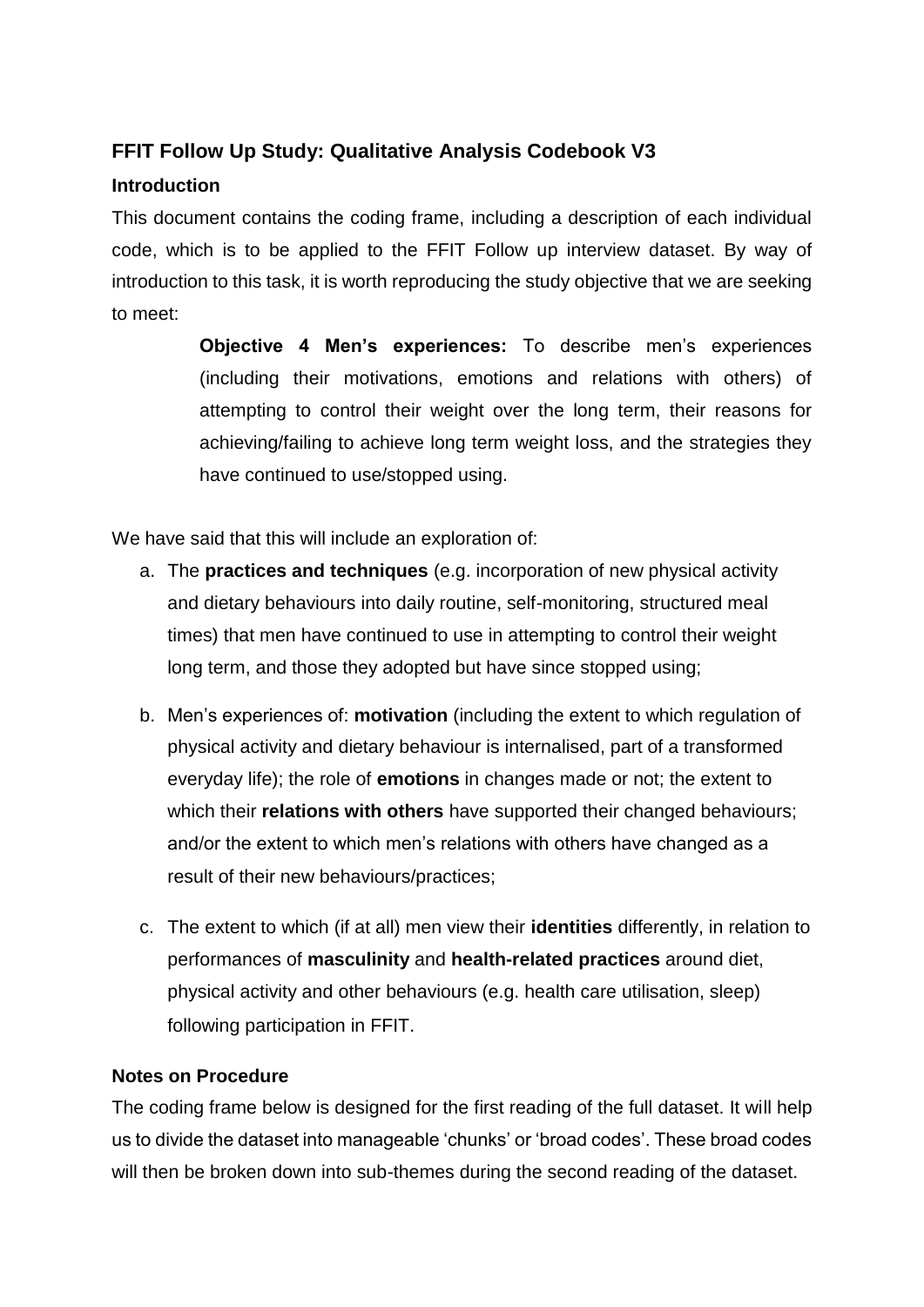Codes 9, 11 and 12 already have some sub-themes listed. These are not to be applied during the first reading: they are just present to signal the types of accounts that should be included in these broad codes. The precise sub-coding for these broad codes may change after discussion.

# **Coding Frame: First Reading DOING FFIT**

- 1) **Description of doing FFIT:** Any reference men make to their *memories* and *experiences* of doing their first FFIT programme
- 2) **Description of doing FFIT for a second time:** Any mention of attending a second FFIT course
- 3) **Lessons directly learned from doing FFIT programme:** Any statements or accounts in which men link a *memory of programme content to changes* (or not) they have made in their lives (including any mention of consulting participant notes.

# **AFTER FFIT**

- 4) **Contact with FFIT participants:** Any mention of on-going contact with men who have done FFIT (or lack of)
- 5) **Contact with FFIT coaches:** Any mention of on-going contact with coaches who led FFIT (or lack of)
- 6) **Contact with club:** Any mention of post-FFIT programmes or initiatives run by the club (or lack of)

# **WEIGH**T

- 7) **Weight:** Any reference men make to weight and weight management. Include:
	- a. Accounts of own weight: Any account in which a man describes his own process of losing/gaining/re-losing/re-gaining weight, including both practical and emotional aspects
	- b. During the FFIT Programme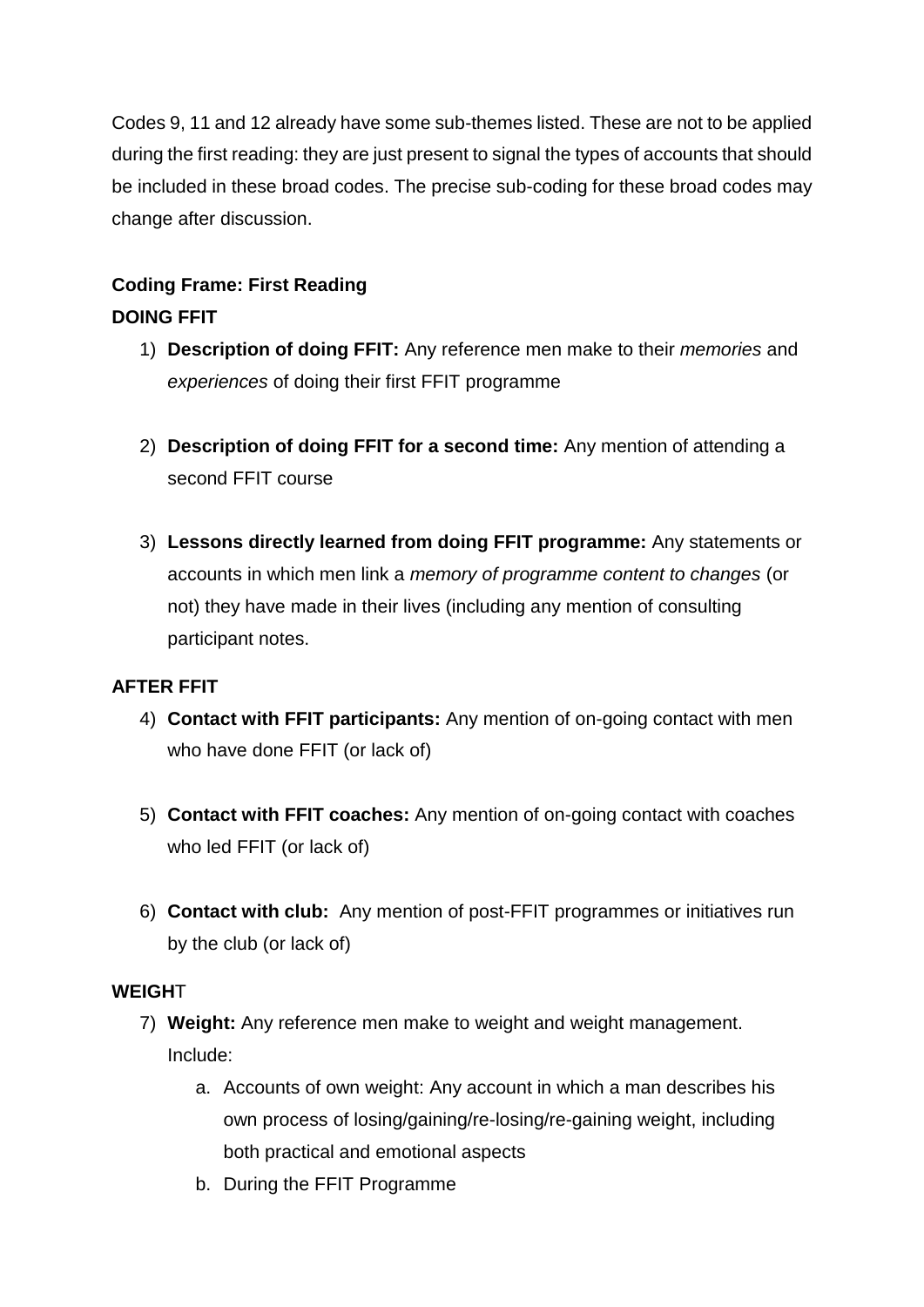- c. After the FFIT Programme
- d. Maintained/Unmaintained changes
- e. Barriers to maintaining or losing weight
- f. Facilitators for maintaining or losing weight
- g. Motivations for continuing/stopping change
- h. General comments on change

#### **SELF-REFLECTIONS**

- 8) **Health and Wellbeing:** Any references men make to their health and wellbeing (this includes being energetic, feeling good, enjoying being able to do more things with family etc), including embodied changes.
- 9) **Emotions:** Any reference men make to emotions, whether linked to FFIT or not.
- 10)**Narrating the self:** any references to biography and self-perception apart from weight

# **PHYSICAL ACTIVITY**

- 11)**Physical activity:** Any reference men make to physical activity, exercise or fitness (and lack of). Include:
	- a. During the FFIT Programme
	- b. After the FFIT Programme
	- c. Maintained/Unmaintained changes
	- d. Barriers to being active
	- e. Facilitators for being active
	- f. Motivations for continuing/stopping change

#### **DIET**

12)**Eating/drinking:** Any reference men make to eating or drinking (including alcohol) Include:

- a. During the FFIT Programme
- b. After the FFIT Programme
- c. Maintained/Unmaintained changes
- d. Barriers to eating/drinking well